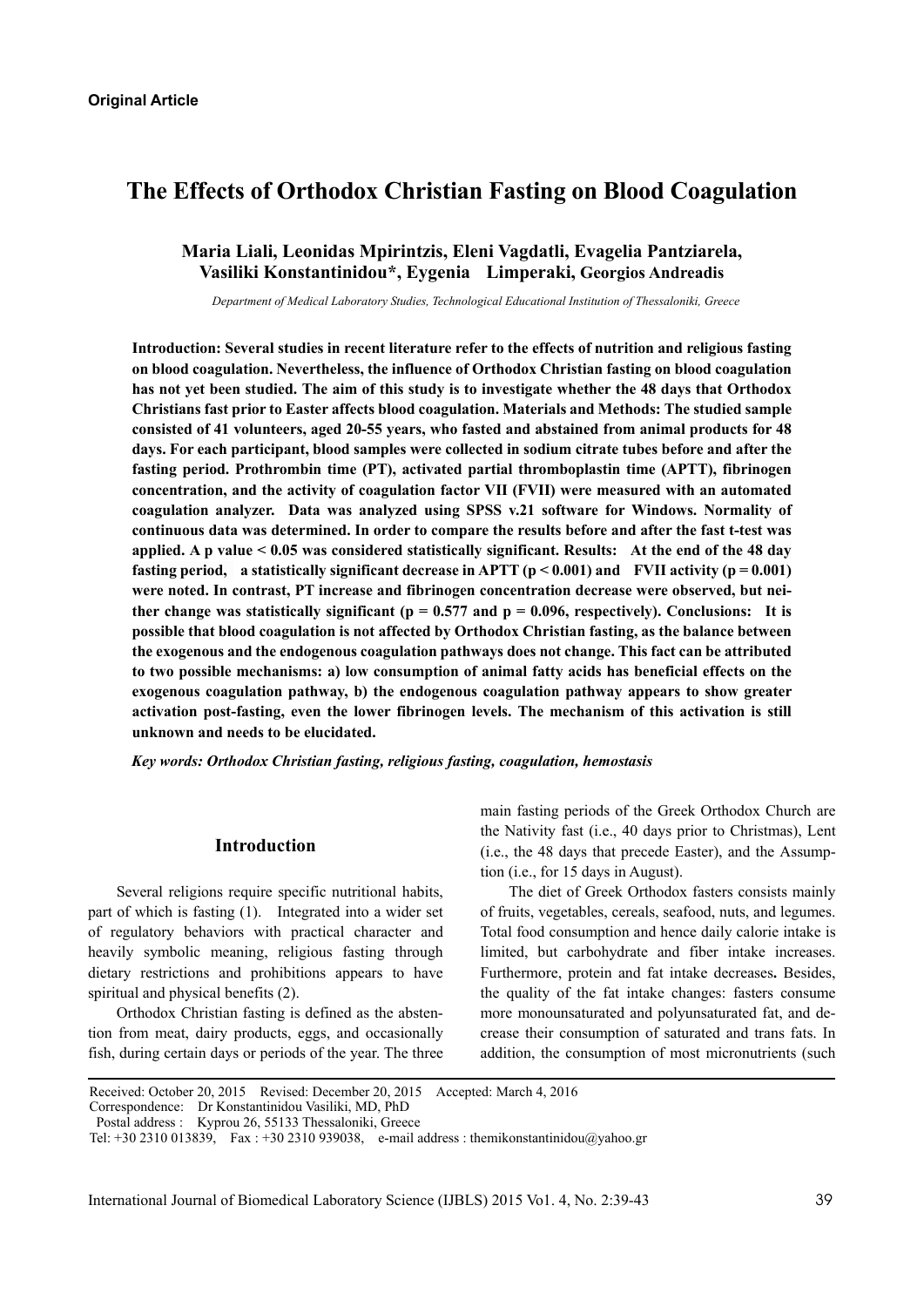as vitamins and minerals) does not change**.** Therefore, Orthodox Christian fasting is an integral part of the Mediterranean diet, which is arguably the most beneficial diet model worldwide.

In the last two decades, studies concerning the correlation between religious practices and health outcomes have been conducted (1, 2). Some of these studies have demonstrated the beneficial impact of Orthodox Christian fasting on health status and blood parameters (3, 4). For example, three studies have noted lower levels of total cholesterol and low density lipoprotein during fasting periods (4-6). In addition, Sarri et al. compared hematological parameters between fasters and non-fasters during the Christmas fast. The study demonstrated a relative increase in ferritin levels, while there was no relative change in hemoglobin, serum iron, and transferrin levels (3).

Nevertheless, no study to date has investigated the effect of Orthodox Christian fasting on blood coagulation. The aim of this study was to assess whether the 48 days of Orthodox Christian fasting that occur prior to Easter affect blood coagulation parameters.

## **Materials and Methods**

#### **Participants**

A total of 41 healthy women aged 20-55 years old were involved in this study. All of the participants were nuns living in a Greek Orthodox monastery who strictly abstained from meat, poultry, dairy products, and eggs for 48 days during the Orthodox Christian fasting leading up to Easter. Participants responded to the open announcement by our laboratory for subject recruitment and were asked to provide signed consent for participation in the study. A full medical history was recorded from each participant in order to exclude any subjects with a history of thrombophilic factors. None of the participants used prescribed or non-prescribed medication that could affect hemostasis.

Blood sampling and processing

The effect of Christian Orthodox fasting on blood coagulation parameters was studied by measuring PT, APTT, fibrinogen concentration, and FVII activity before and after the 48 day fasting period.

Blood samples were collected before and after the fasting period. Blood samples were collected at a fasting state in a 2.7 ml BD (Becton Dickinson, Crowley, UK) vacutainer Sodium Citrate tube. The phlebotomy of all

participants was performed at the laboratory. The samples were centrifuged immediately after phlebotomy at 2.000 g for 15min, and were analyzed in their fresh state by the ACL Advance Coagulation Analyzer (Instrumentation Laboratory, Milano, Italy). The following blood tests were performed before and after the fasting period: a) PT, b) APTT, c) fibrinogen concentration (reference range 220-496 mg/dl), and d) FVII activity (clotting time assay). Decreased FVII activity was defined as an activity level lower than 65%.

Statistical Analysis

Data were analyzed using SPSS version 21.0 for Windows. Normality of continuous data was determined. For comparison among groups, a paired-sample t-test or Wilcox Signed Ranks Test was used for parametric and nonparametric tests, respectively. In order to study the possibility of gradual alteration of the parameters, a one-way analysis of variance test was used. A two tailed p-value < 0.05 was considered statistically significant for all comparisons.

#### **Results**

The mean values of PT, APTT, fibrinogen concentration, and FVII activity are shown in Table 1 and Figure 1.

Prior to the beginning of the fast, PT, APTT, fibrinogen concentration, and FVII activity were all within the normal ranges for all study subjects (Table 1).

At the end of the 48 day fasting period, PT had increased but remained within the normal range (mean = 1.02). Nevertheless, the rise was not statistically significant ( $p = 0.577$ ).

Regarding APTT, a statistically significant decrease  $(p < 0.001)$  was noted at the end of the 48 day fast. However, the values remained within the normal range  $(mean = 0.95)$ .

Fibrinogen concentration decreased at the end of the 48 day period as well, and the difference between the two mean values was not statistically significant ( $p =$ 0.096). FVII activity was significantly lower ( $p = 0.001$ ) at the end of the fasting period compared to the initial values.

Statistical comparisons of pre-post fast PT and APTT levels, as well as fibrinogen and FVII activity, are shown in Table 2.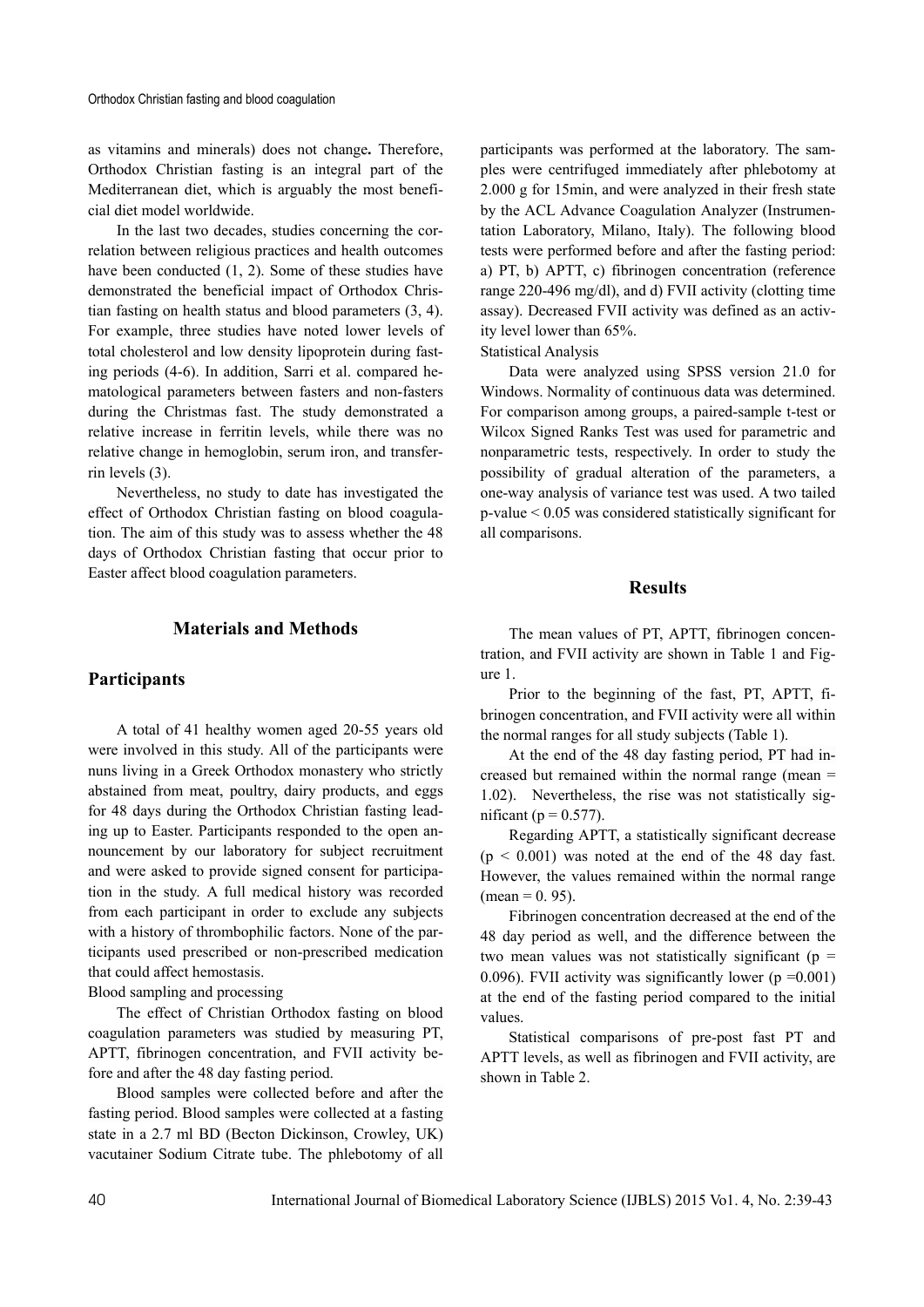

*Fig.1 Mean values of PT and APTT ratio before and after the fasting period* 

**Table 1 Mean values and Standard. Deviation of PT ratio, APTT ratio, fibrinogen and FVII activity before and after the fast** 

|                       | <b>RatioPT</b> |       | <b>RatioAPTT</b> |       | Fibrinogen<br>(mq/dl) |        | <b>FVII</b><br>(%) |       |
|-----------------------|----------------|-------|------------------|-------|-----------------------|--------|--------------------|-------|
|                       | before         | after | before           | after | before                | after  | before             | after |
| Mean                  | 0.95           | 0.96  | 1.04             | 0.91  | 353.27                | 338.73 | 107.82             | 91.97 |
| <b>Std. Deviation</b> | 0.06           | 0.05  | 0.12             | 0.09  | 69.45                 | 60.097 | 19.15              | 18.43 |

| Table 2 Paired Samples Test among groups |  |  |  |
|------------------------------------------|--|--|--|
|------------------------------------------|--|--|--|

|        |                              | Mean     | <b>Std. Deviation</b> | р     |
|--------|------------------------------|----------|-----------------------|-------|
| Pair 1 | RatioPTbefore - RatioPTafter | $-0.004$ | 0.044                 | 0.577 |
| Pair 2 | RatioAPTTb - RatioAPTTa      | 0.137    | 0.094                 | 0.000 |
| Pair 3 | Fibbefore - Fibafter         | 14.536   | 54.585                | 0.096 |
| Pair 4 | Vilbefore - Vilafter         | 7.831    | 10.139                | 0.001 |

## **Discussion**

In the past two decades, increasing interest has aroused concerning the impact of diet and nutrition on health status. Several studies have referred to the effects of nutrition on blood coagulation (7-9). Recent studies provide evidence for the benefits of fasting, in particular religious Greek Orthodox fasting, on health, including positive implications for participants' lipid profile, hematological parameters, blood pressure levels, biomarkers of oxidative stress, and body mass. Nevertheless, the influence of Christian Orthodox fasting on blood coagulation has not been studied to date. The aim of this study was to investigate the potential association of Christian Orthodox fasting with hemostasis.

Recent literature has elucidated the beneficial impact of the Mediterranean diet on hemostasis, which occurs through favorable effects on platelet aggregation, coagulation, and fibrinolysis (10-12). Such effects are primarily attributed to olive oil, which is rich in monounsaturated fatty acids (13-15). Furthermore, polyunsaturated fatty acids derived from other components of the Mediterranean diet such as fish, nuts, seeds, and vegetables exert beneficial effects on the coagulation pathway (16, 17). Several studies demonstrated that the Mediterranean diet and olive oil consumption are associated with decreased FVII concentration and activation (18, 19). No study has investigated the effects of these dietary habits on first line coagulation tests PT and APTT. Greek Orthodox fasting is a form of vegetarianism that shares all the characteristics of the Mediterranean diet. Nevertheless, our results did not demonstrate an overall favorable impact of fasting on blood coagulation pathways. At the end of the 48 day fasting period, prolongation of PT was observed, however this change was not statistically significant. On the contrary, APTT decreased significantly. According to these findings, it can be assumed that the higher consumption of unsaturated fatty acids during the Christian Orthodox fast has a beneficial impact on the exogenous coagulation pathway. On the contrary, the endogenous coagulation pathway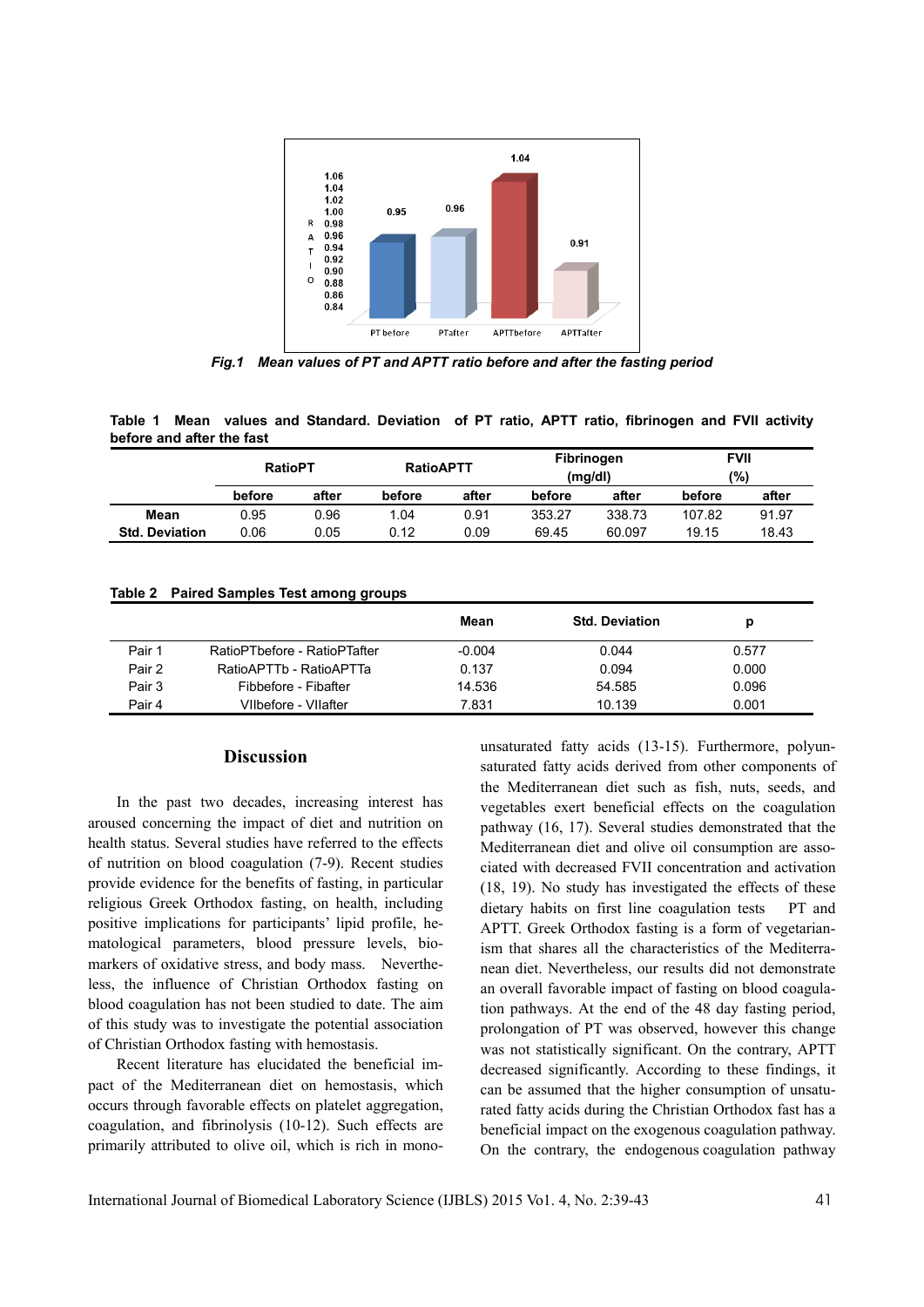seems to be more activated after fasting. The mechanism of this activation is still unknown and needs to be elucidated.

Consequently, the balance between the exogenous and the endogenous coagulation pathways does not seem to be altered by the Greek Orthodox fast. Further research should be conducted in order to confirm these findings.

According to our results, fibrinogen concentration decrease was not statistically significant. The results of previous studies concerning the impact of monounsaturated and polyunsaturated fatty acids on fibrinogen concentration are conflicting. Some studies found an increase in plasma fibrinogen levels, while others found no difference (10, 20). However, Mezzano et al. found a reduction in fibrinogen concentration in healthy males who followed the Mediterranean diet for 90 days (12).

At the end of the fasting period, plasma FVII concentration was significantly lower. This finding can also be attributed to the beneficial properties of olive oil. It is well established that diets rich in monounsaturated fatty acids decrease FVII concentration (13). This favorable effect has also been confirmed by the findings that Mediterranean diet and virgin olive oil-rich diets not only suppress FVII concentration, but also decrease its postprandial activation (11,18,19). It is highly unlikely that the decrease in FVII can be attributed to the higher intake of polyunsaturated fatty acids, since the majority of studies found no association (7).

In conclusion, it is possible that Orthodox Christian fasting decreases FVII activity but has no impact on blood coagulation because of its contradictory effects on the exogenous and the endogenous coagulation pathways. Further research is needed in order to establish conclusive evidence.

### **References**

- 1. J. F Trepanowski, R. J Bloomer The impact of religious fasting on human health Nutr. J. 2010 Nov 22;9:57
- 2. Trepanowski JF, Canale RE, Marshall KE, Kabir MM, Bloomer RJ. Impact of caloric and dietary restriction regimens on markers of health and longevity in humans and animals: a summary of available findings. Nutr J. 2011 Oct 7;10:107
- 3. K. O. Sarri, A. G. Kafatos , Siobhan Higgins Is religious fasting related to iron status in Greek Orthodox Christians? Br J Nutr. 2005 Aug;94(2):198-203
- 4. K. O. Sarri , M K. Linardakis, F N. Bervanaki, N E. Tzanakis, A. G. Kafatos Greek Orthodox fasting rituals: a hidden characteristic of the Mediterranean diet of Crete

Br J Nutr. 2004 Aug;92(2):277-84.

- 5. Papadaki A, Vardavas C, Hatzis C, Kafatos A: Calcium, nutrient and food intake of Greek Orthodox Christian monks during a fasting and nonfastingweek. Public Health Nutr 2008, 11:1022-1029
- 6. Sarri KO, Tzanakis NE, Linardakis MK, Mamalakis GD, Kafatos AG: Effects of Greek Orthodox Christian Church fasting on serum lipids and obesity.BMC Public Health 2003, 3:16.
- 7. Pieters M, de Maat MP Diet and haemostasis A comprehensive overview Blood Rev. 2015 Jul;29(4):231-41
- 8. F. Perez-Jimenez, J. Delgado Lista, P. Perez-Martınez, F. Lopez-Segura, F. Fuentes, Begon˜a Corte´s, A. Lozano,J. Lopez-Miranda. Olive oil and haemostasis: a review on its healthy effects Public Health Nutr. 2006 Dec;9(8A):1083-8
- 9. Vorster HH, Cummings JH, Jerling JC Diet and haemostatic processes Nutr Res Rev. 1997 Jan;10(1):115-35
- 10. Smith RD, Kelly CN, Fielding BA, Hauton D, Silva KD, Nydahl MC, Miller GJ, Williams CM Long-term monounsaturated fatty acid diets reduce platelet aggregation in healthy young subjects. Br J Nutr. 2003 Sep;90(3):597-606.
- 11. Lopez-Miranda J, Delgado-Lista J, Perez-Martinez P, Jimenez-Gómez Y, Fuentes F, Ruano J, Marin C Olive oil and the haemostatic system. Mol Nutr Food Res. 2007 Oct;51(10):1249-59.
- 12. Mezzano D, Leighton F, Martínez C, Marshall G, Cuevas A, Castillo O, Panes O, Muñoz B, Pérez DD, Mizón C, Rozowski J, San Martín A, Pereira J. Complementary effects of Mediterranean diet and moderate red wine intake on haemostatic cardiovascular risk factors. Eur J Clin Nutr. 2001 Jun;55(6):444-51.
- 13. Allman-Farinelli MA, Gomes K, Favaloro EJ, Petocz P. A diet rich in high-oleic-acid sunflower oil favorably alters low-density lipoprotein cholesterol, triglycerides, and factor VII coagulant activity. J Am Diet Assoc. 2005 Jul;105(7):1071-9.
- 14. Delgado-Lista J, Garcia-Rios A, Perez-Martinez P, Lopez-Miranda J, Perez-Jimenez F. Olive oil and haemostasis: platelet function, thrombogenesis and fibrinolysis. Curr Pharm Des. 2011;17(8):778-85.
- 15. Perez-Jimenez F, Alvarez de Cienfuegos G, Badimon L, Barja G, Battino M, Blanco A, Bonanome A, Colomer R, Corella-Piquer D, Covas I, Chamorro-Quiros J, Escrich E, Gaforio JJ, Garcia Luna PP, Hidalgo L, Kafatos A, Kris-Etherton PM, Lairon D, Lamuela-Raventos R, Lopez-Miranda J, Lopez-Segura F, Martinez-Gonzalez MA, Mata P, Mataix J, Ordovas J, Osada J, Pacheco-Reyes R, Perucho M, Pineda-Priego M, Quiles JL, Ramirez-Tortosa MC, Ruiz-Gutierrez V, Sanchez-Rovira P, Solfrizzi V, Soriguer-Escofet F, de la Torre-Fornell R, Trichopoulos A, Villalba-Montoro JM, Villar-Ortiz JR, Visioli F International conference on the healthy effect of virgin olive oil. Eur J Clin Invest. 2005 Jul;35(7):421-4.
- 16. Rauramaa R, Väisänen SB Interaction of physical activ-